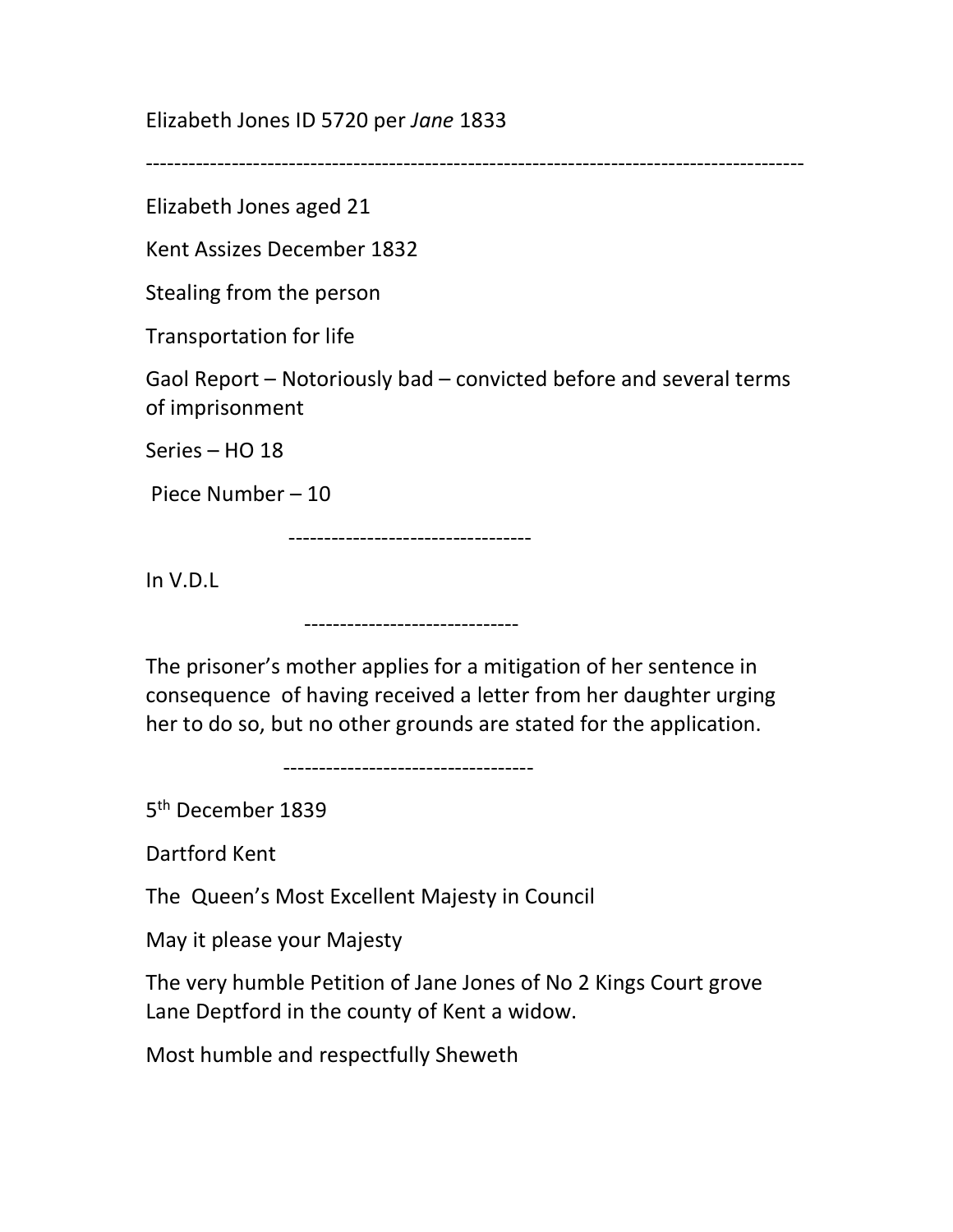That your Petitioner hath 7 children six of whom are now living with and supported by her daily labours, being 4 girls and 2 boys. That she hath resided 15 years in Deptford where is now employed as a Laundress , without any blemish whatever upon her character.

That her third daughter Elizabeth Jones was put out to service at the age of 15 years where she remained as a Nursery Nurse and Maid for 9 months and then returned home and continued to nurse her younger brothers and sisters, after which she had another place, and unfortunately took to bad ways and was tried at Maidstone and convicted of a trifling offence and sentenced to three months imprisonment and in December 1832, she was again tried for stealing 8s.6d. from a Mr Allen at Deptford convicted and sentenced to the heavy punishment of transportation for life and was in the same month sent off as a convict to Hobart Town where she now remains.

That in the month of march last year your Petitioner received a letter from her said daughter dated Hobart Town 8<sup>th</sup> October 1838, a copy of which she humbly takes leave to submit to your Majesty's perusal and merciful consideration of her har4d, heavy and at present unaltered punishment during her life:

## Hobart Town

8 th October 1838

My Dear Mother.

I take the pleasure of writing to you these few lines, hoping to find you, and all the family in good health, as it leaves me at present, thank God for it. Time has not weaken my love for you, and my dear brothers and sisters, it is stronger than ever, and my prayers morning and evening are for your health and happiness. Although I have been a long lost child, I hope with the blessing of God to see you all once more if it pleases the Almighty I live so long, as I hope and trust in His Blessed Name he will spare me for with him there is nothing impossible, if I put my trust in him, for the Blessed Saviour says "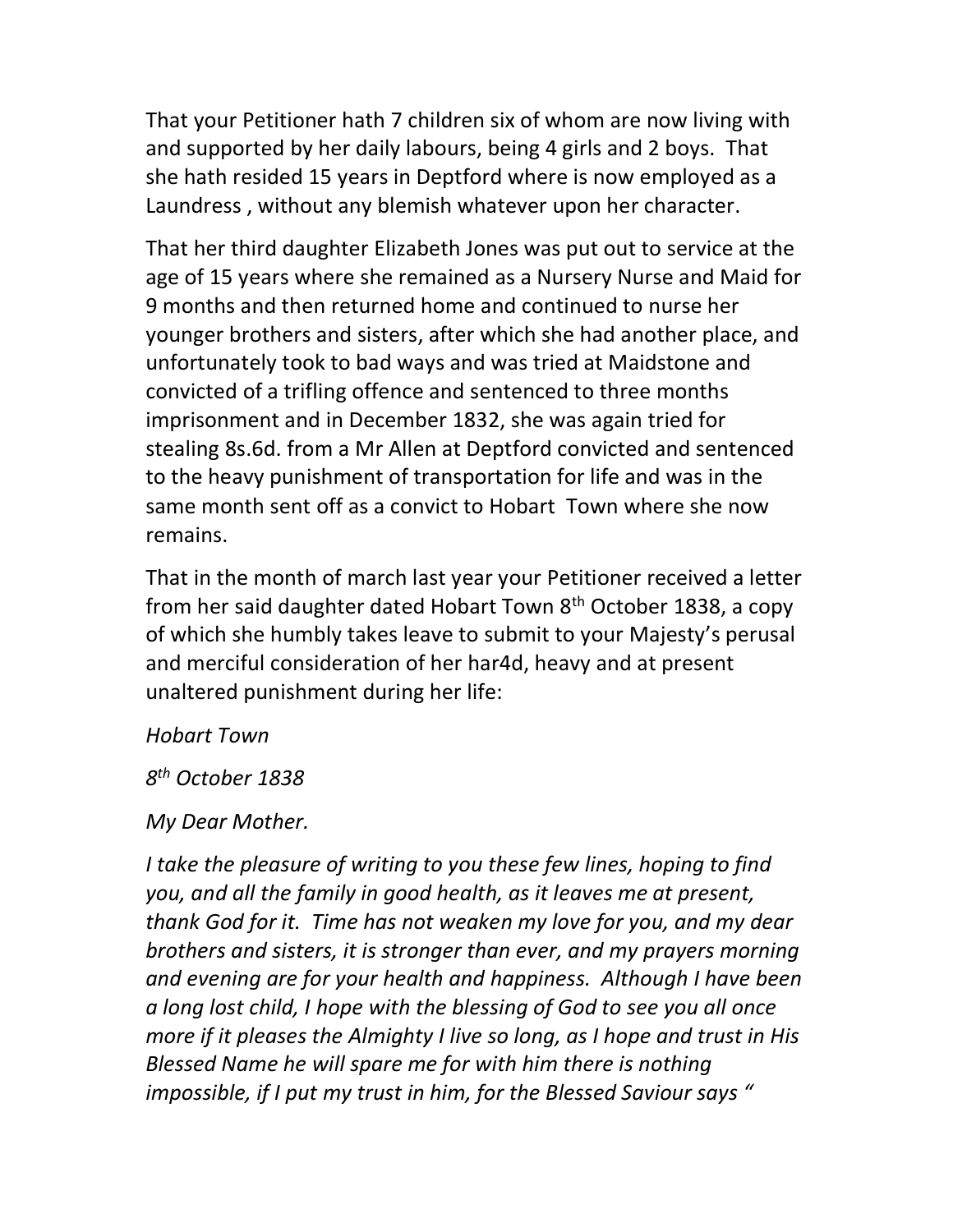Come unto me all ye that are weary and heavy laden and I will give you rest" for he is able to seek and to save that which is lost, so my Dear Mother where there is life there is hope. I am very happy in mind to think you are all well. I have wrote home several times and never received an answer before, which made me think you had forgotten me altogether, and you cannot think how enjoyed I was when I received your kind letter, to find you were alive and well, for my thoughts are about you night and day. Dear Mother, if you were to get a Petition drawn out and my Prosecutor and some more gentlemen to sign it and take it to the Secretary of State's Office, there is no doubt , but what you might get my time mitigated. If we believe ourselves in the course of 4 years, a 7 years person gets a Ticket of Leave to go in any part in the Country with a pass, and hire in any place, and get wages, £10 a years is the common wages, and some more, it depends on the situation you undertake and a 14 years person has 6 years and a Life person has 8 years to serve before they obtain any indulgence.

You know the day of my Transportation was December 1832 so that I have already served 7 years this month. Please to tell me where to direct my letter as I don't know properly. If you go to my Prosecutor, he lives in Church Street Deptford by the Tide Mill. So my Dear Mother, I conclude with my blessing and the blessing of God attend you all, and I remain your loving child.

## Till death

## Elizabeth Jones

 That as she hath now served 7 years of her long term, and maintained a good character in every respect, she still had to remain another year before she becomes entitled to any mitigation whatever, and after that she must earn her bread, how can she, under every disadvantage and whether in sickness or in health

Your Petitioner therefore most humbly and fervently prays that your Majesty will be graciously pleased to take her hard case into your